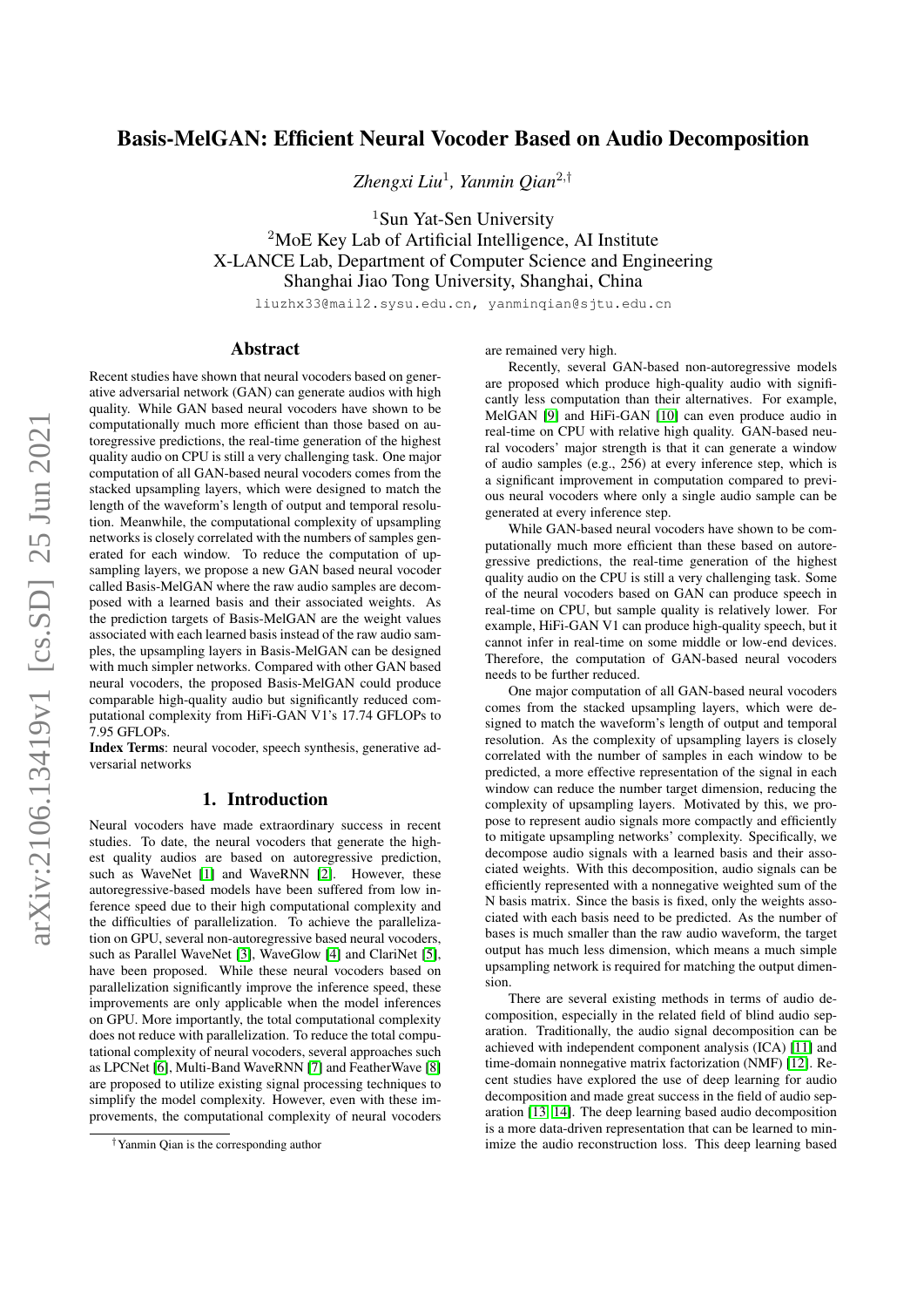<span id="page-1-1"></span>

Figure 1: *Model structure of TasNet.*

audio decomposition has another advantage in that it can be implicitly incorporated into other network architectures and be updated jointly with other objectives. In this study, we choose the TasNet network [\[15\]](#page-4-14), which was initially proposed for the task of audio separation, to learn the basis of audio signals for decomposition. One major advantage of using TasNet for learning audio decomposition is that the learned basis has better generality than using a simple audio reconstruction as an objective.

Finally, to enhance Basis-MelGAN's modelling capabilities of time-frequency characteristics, we use multi-resolution STFT discriminator. The multi-resolution STFT discriminator show better performance than the multi-period discriminator used in HiFi-GAN and more efficient since the input to the discriminator is spectrogram instead of the raw waveform during adversarial training.

# 2. Proposed Method

The proposed model consists of two parts, TasNet and Basis-MelGAN. We first train a TasNet model to get basis matrix that will be used for audio decomposition in Basis-MelGAN model. The basis matrix learned from TasNet will be used as frozen parameters in Basis-MelGAN generator to train the model. We will first show the design and training of TasNet. The details of the Basis-MelGAN will be introduced in the following sections.

#### 2.1. TasNet

TasNet is a single-channel speech separation model. The input of TasNet is mixture of speech from different sources  $x \in$  $\mathbb{R}^{1 \times T}$  of C sources  $s_1, \dots, s_c \in \mathbb{R}^{1 \times T}$ , where the purpose of TasNet model is to estimate  $s_1, \dots, s_c$ , from mixture speech of  $x$ . The model composes of three parts as in Figure [1.](#page-1-1) These are encoder network, separation network, and a basis matrix that can be learned jointly with other networks. The Encoder network consists of a 1-D convolution layer and a ReLU activation function. The separation module is a fully convolutional network that consists of stacked 1-D dilated convolutional blocks. The output of encoder  $\dot{W}$  is used as the input of the separation module. Both the encoder and separation network is the same with Conv-TasNet [\[16\]](#page-4-15). The main difference in this work is that we uses two masks  $M_1, M_2 \in \mathbb{R}^{N \times \hat{T}}$  for two mixed audio shown as figure [1.](#page-1-1) Since the objective of training TasNet is to obtain the basis of audio for decomposition, we do not design the network's output to separate audios from different sources as in the original TasNet framework. Instead, we add random noises to each audio input, and the objective is to reconstruct original input audio. Therefore, the input to TasNet is a mixture of clean speech and noise, and the model is trained to separate them with two masks of  $M_1, M_2$ . Specifically, the weight matrix associated with clean speech and noise are obtained by

$$
\mathbf{W}_i = \hat{\mathbf{W}} \cdot \mathbf{M}_i \tag{1}
$$

<span id="page-1-2"></span>

Figure 2: *Model structure of Basis-MelGAN.*

where  $i \in \{1, 2\}$ , represents the clean speech and noise. Then, the separated  $W_i$  are multiplied with the basis matrix to obtain the separated speech and noise signals  $y_i$  via

$$
y_i = \mathbf{B} \cdot \mathbf{W}_i \tag{2}
$$

**B** represents the basis matrix of size  $[m, n]$  with m the length of each audio window to be decomposed, and  $n$  represents the number of basis for decomposition.  $m$  is normally much smaller than  $n$  to be able to represent raw audio more effectively. In this work, we use the number of basis used as 256, and the window length of audio is 32. Therefore, the basis matrix is [32, 256], and each window of audio with a length of [1, 32] can be decomposed and represented with associated weight values of [1, 256]. The training objective uses SI-SNR as in the original TasNet paper.

### 2.2. Basis-MelGAN

The proposed Basis-MelGAN consists of three parts: MelGAN Generator, Transform layer, and Basis Matrix learned from Tas-Net. It takes mel-spectrogram as input and output audio waveform as shown in Figure [2.](#page-1-2)

The generator of Basis-MelGAN shares the same structure as MelGAN. It is a fully convolutional network consists of a stack of transposed convolutional layers to upsample the input mel spectrogram to have the same resolution of time-domain audio. Each transposed convolutional layer is followed by a stack of residual blocks with dilated convolutions.

The transform layer is a linear feed-forward network, which consists of two stacks of linear layer with a leaky ReLU [\[17\]](#page-4-16), a batch normalization layer [\[18\]](#page-4-17) and a linear network. A ReLU activation function is added to produce nonnegative weight.

Finally, the basis matrix layer is the same as TasNet mentioned in section 2.1. It shares the same parameter of the basis matrix with the TasNet basis matrix. Primarily, we train Basis-MelGAN by frozen the parameter of the basis matrix because it shows the best performance in this way. The model can be

<span id="page-1-0"></span><sup>1</sup>Audio samples can be found in https://blog.xcmyz.xyz/demo/ and code can be found in https://github.com/xcmyz/FastVocoder.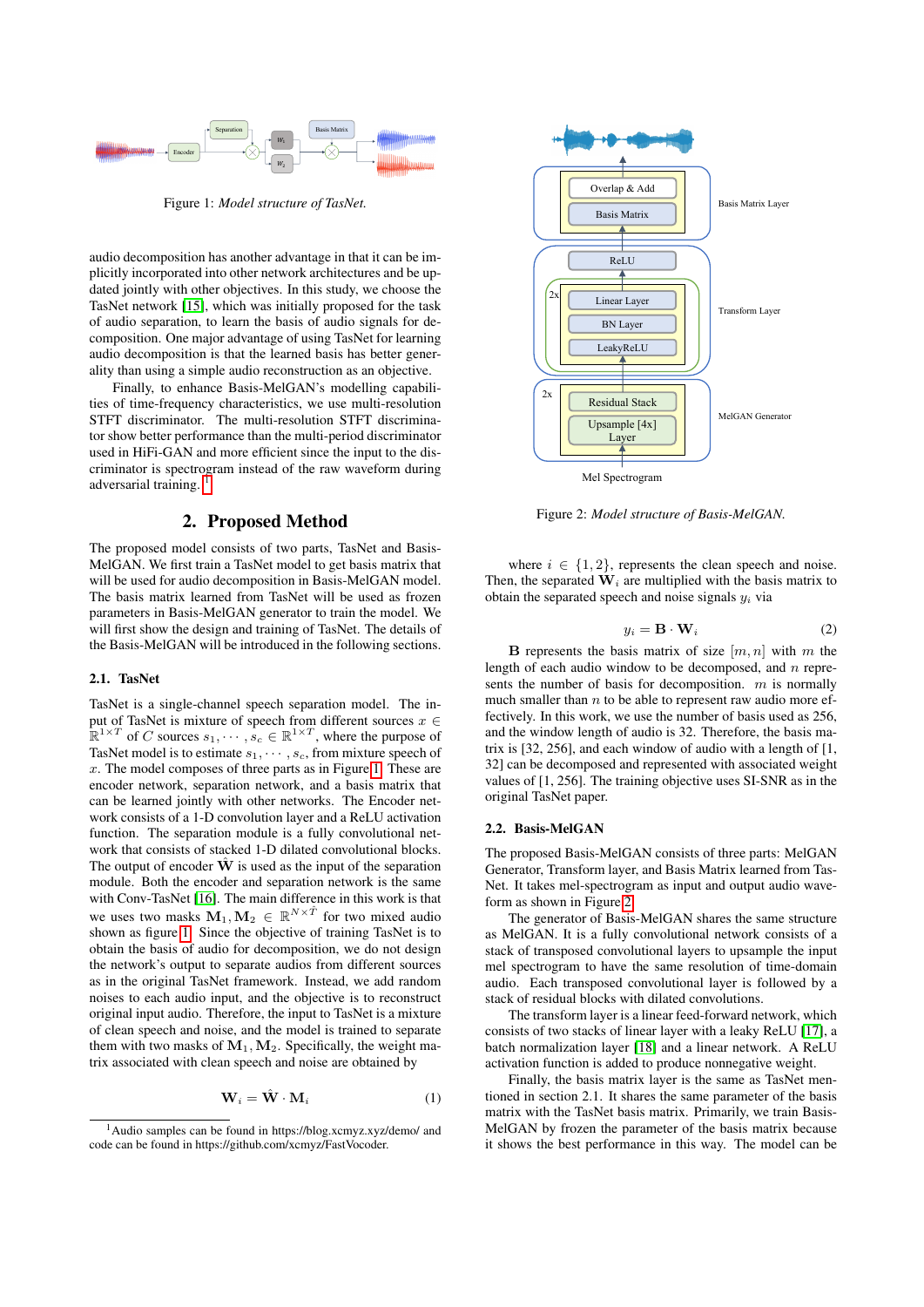<span id="page-2-0"></span>

Figure 3: *Model structure of multi-resolution STFT discriminator.*

in convergence with unfrozen basis matrix in random initialization, but which performance is not good as freezing basis matrix with TasNet parameter.

#### 2.3. STFT Discriminator

We use a new discriminator called multi-resolution STFT discriminator (MFD), which is a discriminator with input of spectrogram. It has the same architecture as a multi-scale discriminator (MSD) in MelGAN and the same multi-resolution settings as multi-resolution STFT loss in Parallel WaveGAN [\[19\]](#page-4-18) shown as figure [3.](#page-2-0) As discriminator is a more powerful criterion than L1 loss function [\[20\]](#page-4-19), it helps generator learn time-frequency characteristics more efficiently so that generator can generate high quality audio with more details in frequency domain. We combine MFD with MSD in adversarial training. This combination makes the generator learn both time-frequency characteristics and the distribution of the speech waveform. Besides, for ablation study, we also train generators with the same multidiscriminator architecture as HiFI-GAN, i.e., multi-period discriminator (MPD) and MSD. We find the combination of MFD and MSD shows the best performance, which achieves a higher MOS score of 4.21 than 4.13 of the combination of MPD and MSD. In addition, MFD is much faster than MPD during training. The combination of MFD and MSD only spends 1/4 time to reach the same step as the combination of MPD and MSD since the input to the discriminator is spectrogram instead of the raw waveform during adversarial training. [2](#page-2-1)

### 2.4. Loss Function

We use four different loss functions to train the Basis-MelGAN generator, which are weight loss  $L_{weight}$ , multi-resolution STFT loss  $L_{stft}$ , multi-scale adversarial loss  $L_{adv,s}$  and multiresolution STFT adversarial loss  $L_{adv.f}$ . We do not use feature matching loss in MelGAN, since the model can not converge when add this loss. For weight loss  $L_{weight}$ , we minimize the  $\ell$ 1 norm between the target weight W from TasNet and the predicted weight W from the Basis-MelGAN generator, where:

$$
L_{weight} = \left\| \mathbf{W} - \overline{\mathbf{W}} \right\|_1 \tag{3}
$$

For single STFT loss  $L_{single\_stft}$ , we minimize the spectral convergence  $L_{sc}$  and log STFT magnitude  $L_{ma}$  between the target waveform  $y$  from TasNet and the predicted waveform  $\overline{y}$  from the Basis-MelGAN generator. Hence the objective of  $L_{sc}$  and  $L_{mg}$  becomes (|stft(.)| indicates the STFT function to compute magnitudes and  $N$  is the number of elements in the magnitude):

$$
L_{sc} = \frac{\left\| |stft(y)| - |stft(\overline{y})| \right\|_F}{\left\| |stft(y)| \right\|_F}
$$
(4)

$$
L_{mg} = \frac{1}{N} ||log|stft(y)| - \log|stft(\overline{y})||_1
$$
 (5)

$$
L_{single\_stft} = L_{sc} + L_{mg} \tag{6}
$$

For the multi-resolution STFT loss function, we use M single STFT loss functions with different STFT parameters (i.e., FFT size, window size and hop size). Therefore, the multiresolution STFT loss function is shown as follow:

$$
L_{mr,stft} = \frac{1}{M} \sum_{m=1}^{M} L_{single.stft}^{m}
$$
 (7)

For multi-scale adversarial loss  $L_{adv,s}$  and multi-resolution STFT adversarial loss  $L_{adv-f}$ , we minimize the binary crossentropy between the output of discriminator passed by target waveform  $y$  and the output of discriminator passed by Basis-MelGAN output  $\overline{y}$ , where:

$$
L_{adv.s} = \frac{1}{N_s} \text{BCELoss}(\text{MSD}(y), \text{MSD}(\bar{y}))
$$
 (8)

$$
L_{adv.f} = \frac{1}{N_f} \text{BCELoss}(\text{MFD}(y), \text{MFD}(\overline{y})) \tag{9}
$$

 $N_s$ ,  $N_f$  indicate the number of single discriminator in multi-scale discriminator and multi-resolution STFT discriminator. Thus, the total loss  $L_G$  for Basis-MelGAN generator is shown as following:

$$
L_G = L_{sc} + L_{mg} + L_{adv\_s} + L_{adv\_f}
$$
 (10)

For training multi-scale discriminator and multi-resolution STFT discriminator, we minimize the binary cross-entropy  $L_{dis,real}$  between the output of discriminator passed by target waveform  $y$  and real label, and the binary cross-entropy  $L_{dis, fake}$  between the output of discriminator passed by Basis-MelGAN output  $\overline{y}$  and fake label, where:

$$
L_{dis.read} = \frac{1}{N} \text{BCELoss}(D(y), 1)
$$
 (11)

$$
L_{dis.fake} = \frac{1}{N} \text{BCELoss}(\mathcal{D}(\overline{y}), 0)
$$
 (12)

 $N$  indicates the number of single discriminators in multiscale discriminator or multi-resolution STFT discriminator. D indicates MSD or MFD. 1 indicates real label and 0 indicates fake label.

# 3. Experiments

We compare our model with the state-of-the-art GAN based neural vocoder model HiFi-GAN and a very fast GAN based neural vocoder model Multi-Band MelGAN [\[22\]](#page-4-21).

<span id="page-2-1"></span><sup>&</sup>lt;sup>2</sup>At the time of preparing this paper, we became aware that a preprint paper Universal MelGAN [\[21\]](#page-4-20) has the similar idea to improve the efficiency of adversarial training for GAN based vocoder, which is using spectrogram as the input of discriminator instead of the raw waveform. Our work is independently developed and the fact that many design choices are completely different.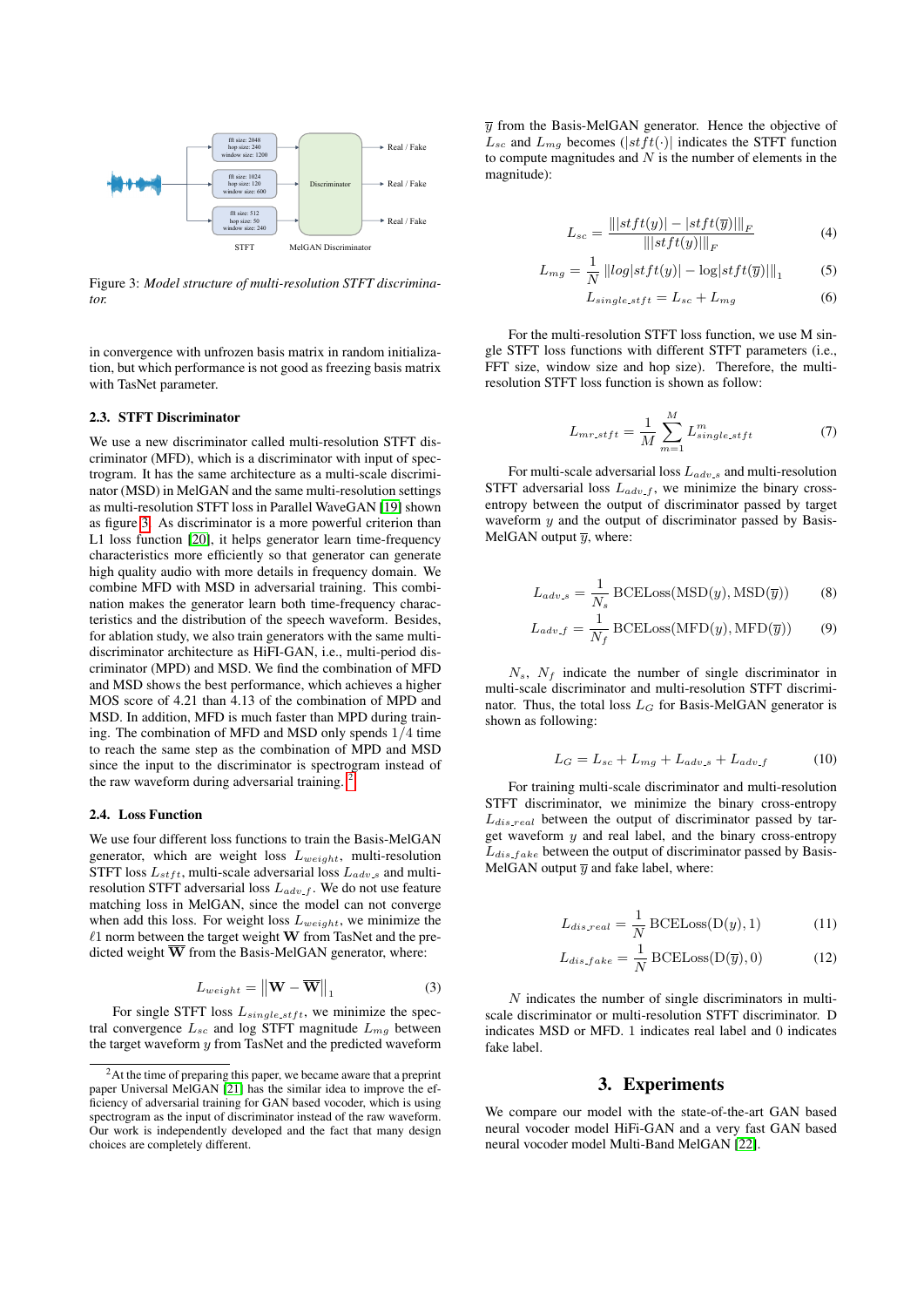Table 1: *MOS scores of each model.*

<span id="page-3-0"></span>

| <b>Model Name</b>    | MOS  | 95% CI     |
|----------------------|------|------------|
| Ground Truth         | 4.56 | $\pm 0.09$ |
| Basis-MelGAN (Large) | 4.21 | $+0.10$    |
| Basis-MelGAN (Light) | 4.15 | $\pm 0.11$ |
| HiFi-GAN V1          | 4.25 | $+0.11$    |
| HiFi-GAN V2          | 4.18 | $+0.10$    |
| HiFi-GAN V3          | 4.10 | $+0.11$    |
| Multi-Band MelGAN    | 3.97 | $\pm 0.10$ |

### 3.1. Dataset

For experiments, we use an open-source single-speaker dataset LJSpeech, which contains 13,100 short audio clips of a single speaker reading passages from 7 non-fiction books. We leave out 100 sentences from the corpus for testing. We use the STFT same settings as [\[10\]](#page-4-9) for fair comparison.

## 3.2. Model details

## *3.2.1. TasNet*

We use the same structure as Conv-TasNet and change the hyper-parameter of Conv-TasNet to adapt our model. We train the model to separate mixture which are mixed by waveform from LJSpeech and random noise sampled from normal distribution with 0 mean and 0.03125 std. After training the TasNet for 300k steps, we get a basis matrix, and it will be used as frozen parameters of Basis-MelGAN.

## *3.2.2. Basis-MelGAN*

The network structure of Basis-MelGAN is similar to MelGAN and we only use two 4x upsampling layers instead of four upsampling layers with [8, 8, 2, 2] upsampling scales in MelGAN. Besides, we experiment with a light footprint version model for better inference speed, which reaches the fastest inference speed among our testing models.

## 3.3. Training details

We first train the Basis-MelGAN generator with weight loss and multi-resolution STFT loss for 300k steps. We start to use adversarial training from 300k to 1M steps, and during adversarial training, we do not use weight loss since we find it achieves better performance. We use Adam optimizer [\[23\]](#page-4-22) with initial learning rate as 0.001 for generator and 0.0005 for discriminator. We train our model on Nvidia V100 (16G).

#### 3.4. Evaluation

#### *3.4.1. Quality*

Mean Opinion Score (MOS) of the naturalness of generated speech utterances are rated by human subjects who participated in the listening tests. We use ground-truth mel spectrogram as input and evaluate the quality of audio generated by testing models. The results are shown in Table [1.](#page-3-0) "Basis-MelGAN (Large)" means the original Basis-MelGAN and "Basis-MelGAN (Light)" means the light footprint version Basis-MelGAN. Remarkably, Basis-MelGAN (Large) achieves the MOS score of 4.21 with a tiny gap of 0.04 compared to HiFi-GAN V1, but Basis-MelGAN (Large) is 2.6 times faster <span id="page-3-1"></span>Table 2: *MOS scores of end-to-end speech synthesis.*

| <b>Model Name</b>                            | <b>MOS</b>           | 95% CI                        |
|----------------------------------------------|----------------------|-------------------------------|
| Ground Truth                                 | 4.51                 | $+0.07$                       |
| Griffin Lim                                  | 3.12                 | $+0.06$                       |
| Basis-MelGAN (Large)<br>Basis-MelGAN (Light) | 4.10<br>4.02         | $+0.08$<br>$\pm 0.07$         |
| HiFi-GAN V1<br>HiFi-GAN V2<br>HiFi-GAN V3    | 4.12<br>4.03<br>3.99 | $+0.07$<br>$+0.07$<br>$+0.08$ |
| Multi-Band MelGAN                            | 3.82                 | $+0.07$                       |

Table 3: *RTF of models*

<span id="page-3-2"></span>

| <b>Model Name</b>    | Low    | High   | Para $(M)$ |
|----------------------|--------|--------|------------|
| Basis-MelGAN (Light) | 0.1460 | 0.0100 | 3.30       |
| Basis-MelGAN (Large) | 0.6668 | 0.0395 | 15.90      |
| HiFi-GAN V1          | 1.8786 | 0.1033 | 13.92      |
| HiFi-GAN V2          | 0.1960 | 0.0303 | 0.92       |
| HiFi-GAN V3          | 0.1977 | 0.0213 | 1.46       |
| <b>MB MelGAN</b>     | 0.1351 | 0.0175 | 2.53       |

than HiFi-GAN V1. Besides, for the ablation study, we train Basis-MelGAN without frozen basis matrix, which reaches the MOS score of 3.93, which is much lower than Basis-MelGAN with frozen basis matrix. This ablation study shows the necessity of use a frozen basis matrix from TasNet to improve the audio quality.

We also examine the proposed models' effectiveness when applied to an end-to-end speech synthesis pipeline, which is a acoustic model for text to mel spectrogram and a neural vocoder for mel spectrogram to waveform. We use Tacotron2 [\[24\]](#page-4-23) as an acoustic model and make fine-tuning training with predicted mel spectrogram of Tacotron2 on all testing models. The MOS scores are listed in Table [2.](#page-3-1) Our models show a robust ability to adapt to end-to-end speech synthesis.

#### *3.4.2. Inference speed*

We test the real-time factor (RTF) of neural vocoder models on a low-end platform and high-end platform, shown as Table [3.](#page-3-2) Low end platform is single-core AMD EPYC 7551 (2.0 GHz,  $2GB$  RAM) and high end platform is 8 core Intel(R)  $Xeon(R)$ Gold 6146 (16GB RAM). Basis-MelGAN (Light) reaches the highest speed, which is even faster than Multi-Band MelGAN. Basis-MelGAN (Large) reaches 0.67 RTF on low-end platform. Meanwhile, HiFi-GAN V1 can not be in real-time.

# 4. Conclusions

We have introduced a GAN-based neural vocoder model, which has a novel architecture, using TasNet basis matrix as a part of the model, and have shown this design makes the improvement of inference speed and audio quality. Our work demonstrates the feasibility of using audio decomposition in neural vocoder. We hope there will be more deep learning-based audio decomposition techniques used in speech synthesis to accelerate inference speed and improve audio quality.